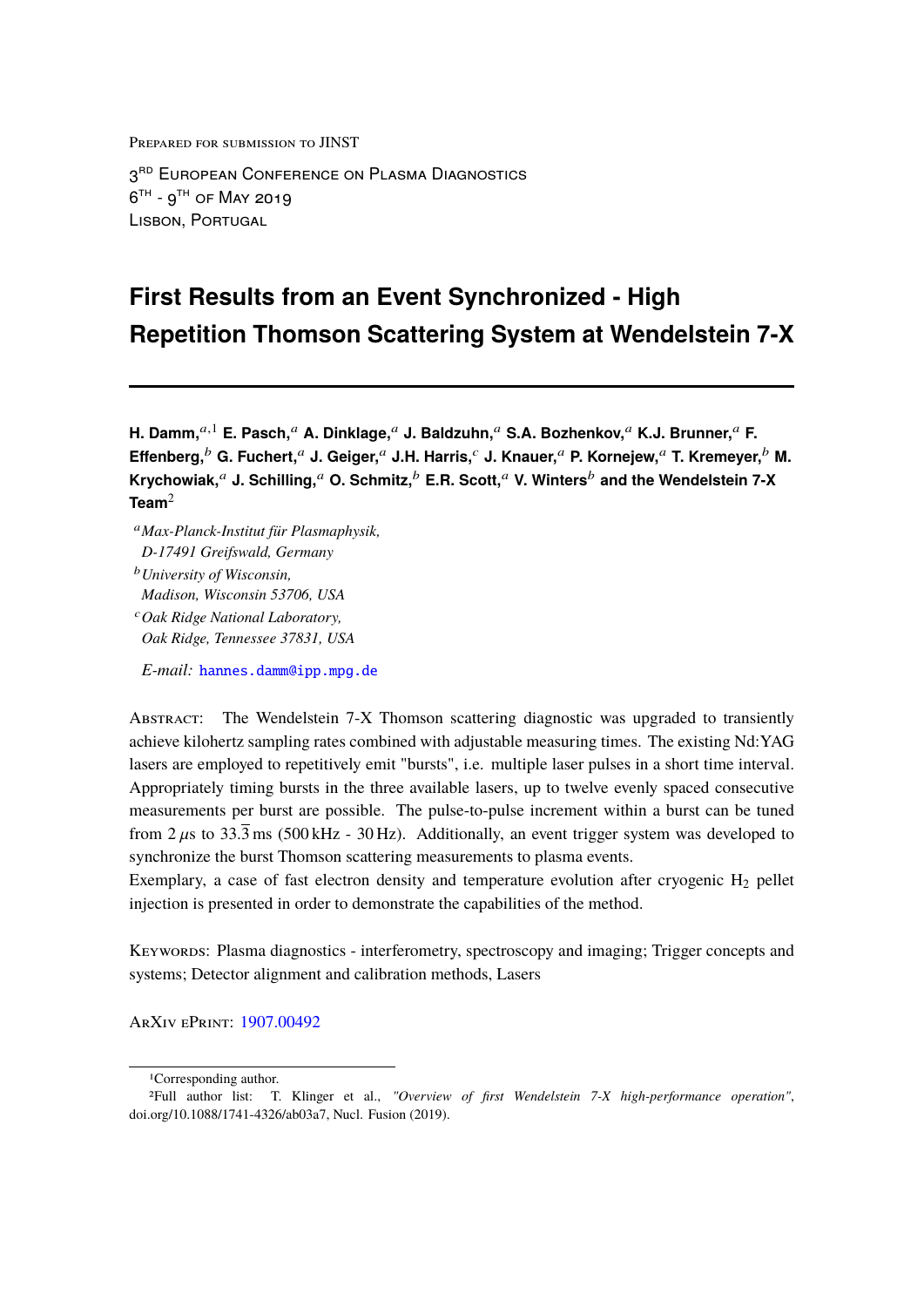#### **Contents**

| $\mathbf{1}$ | <b>Introduction</b>                                        |                         |
|--------------|------------------------------------------------------------|-------------------------|
|              | 2 Increasing the Laser Repetition Rate                     | $\mathbf{2}$            |
|              | 3 Realization of the Event Synchronization                 | $\overline{\mathbf{4}}$ |
|              | 4 A Possible Application: Cryogenic $H_2$ Pellet Injection | 6                       |
|              | 5 Summary and Outlook                                      | 8                       |
|              |                                                            |                         |

### <span id="page-1-0"></span>**1 Introduction**

The magnetic confinement fusion experiment Wendelstein 7-X [\[1\]](#page-9-0) (W7-X) is one of the largest stellarator experiments [\[2\]](#page-9-1) world wide. W7-X is a helical-axis advanced stellarator (HELIAS) [\[3\]](#page-9-2). It was optimized with regard to engineering and physics objectives [\[4–](#page-9-3)[6\]](#page-9-4) to demonstrate the viability of the stellarator concept as a candidate for future fusion power plants. Major physics results during the progressing project were summarized in individual publications for the machine commissioning campaign [\[7](#page-9-5)[–10\]](#page-9-6) in 2015 and the first physics campaigns [\[11,](#page-9-7) [12\]](#page-9-8) in 2017 and 2018. While W7-X aims at quasi steady-state operation (i.e. up to 30 minutes), transients are crucial both for the development and the control of fusion relevant plasma scenarios. One example is the fueling of the plasma core  $[14, 15]$  $[14, 15]$  $[14, 15]$  via the injection of cryogenic  $H_2$  pellets  $[13]$ , which will be employed as working example throughout this paper.

Electrons play a central role for the fueling since the energy is transferred through electron collisions in the pellet deposition process. Thus, the fast evolution of electron density  $(n_e)$  and temperature  $(T_e)$  is of high interest. Incoherent Thomson Scattering (TS) [\[16\]](#page-9-12) provides a well-established approach to measure the spatio-temporal evolution of both. Requiring high laser power, TS of plasma electrons is usually conducted with pulsed laser systems. This stroboscopic measurement results in a regular time comb of data points. Short unpredictable events would only be captured by coincidence and cannot be studied systematically, because timescales faster than the inverse repetition frequency of the laser system (in the case of W7-X:  $33.\overline{3}$  ms for  $30 \text{ Hz}$ ) are not resolvable. This problem is visualized in Figure [1,](#page-2-1) comparing standard W7-X TS measurement times (black lines) in a), to the desired measurement times (dashed gray lines) in b) and c).

This paper discusses the implementation of a technique to deliver highly sampled  $n_e$  and  $T_e$ measurements (in a short but well-defined time period) demonstrated on experiments in W7-X. The method relies on a fast sequence of consecutive laser pulses [\[17\]](#page-10-0) together with the synchronization of the laser pulses to the event of interest [\[18,](#page-10-1) [19\]](#page-10-2). The high repetition operation "burst" mode will be described in Section [2](#page-2-0) after a brief introduction to the W7-X TS diagnostic; followed by the event synchronization system in Section [3.](#page-4-0) As an example application, transient  $T_e$  and  $n_e$  burst mode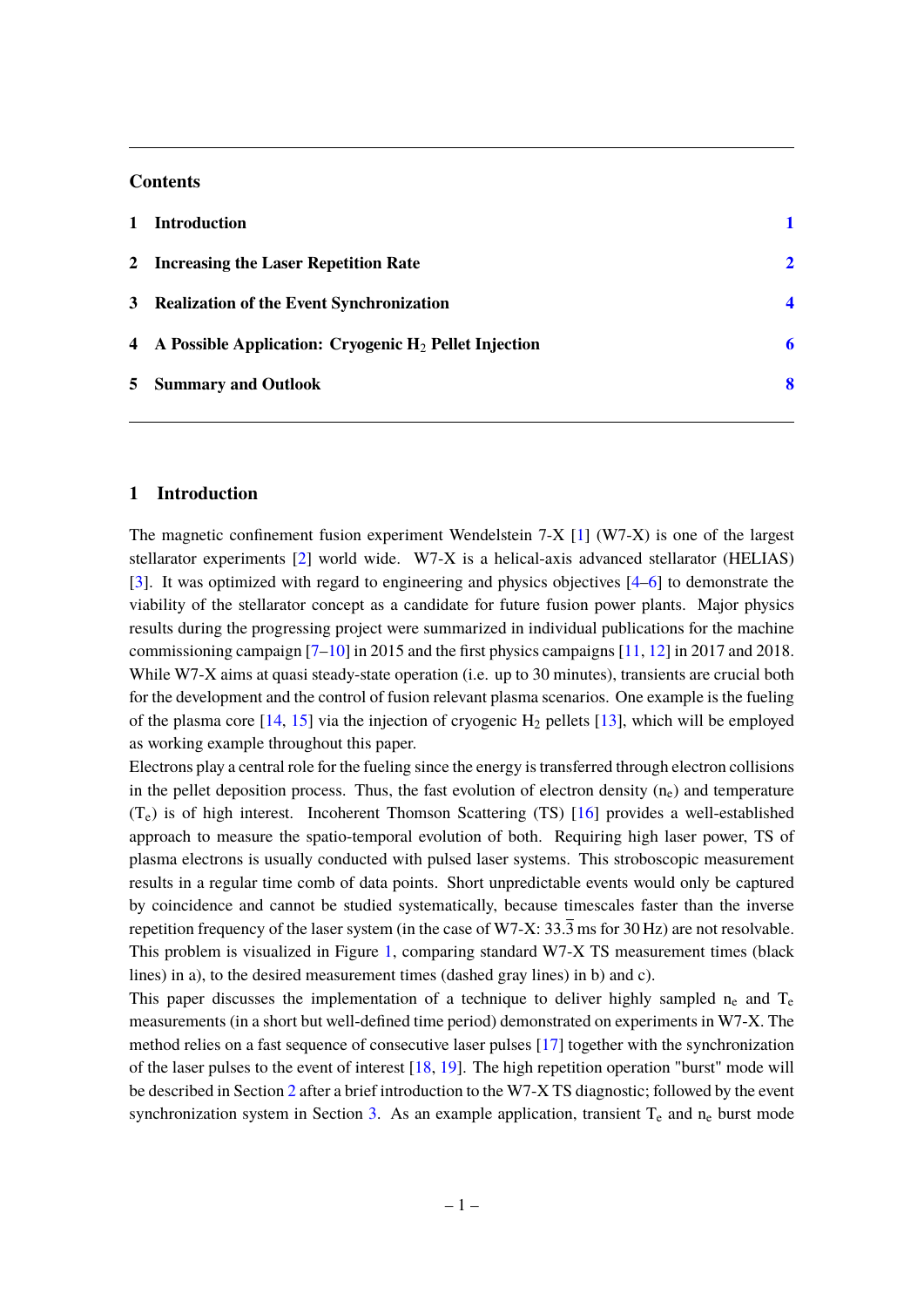<span id="page-2-1"></span>

**Figure 1**: a) Stepwise increase of the line-integrated density due to consecutive pellet injetion in W7-X program 20180918.044. The black vertical lines mark the timings of the measurements taken in the normal TS mode. b) and c) show a zoomed view to different pellet injections; the dashed grey lines indicate the desired timings for resolving the plasma event by Thomson scattering measurements with a  $\Delta t = 100 \,\mu s$  time-comb.

profile measurements of the ablation and deposition of a cryogenic  $H_2$  pellet are briefly discussed in Section [4;](#page-6-0) and finally Section [5](#page-8-0) summarizes the this work, accompanied by a short outlook.

### <span id="page-2-0"></span>**2 Increasing the Laser Repetition Rate**

The TS diagnostic of W7-X (detailed setup and specifications in  $[20, 21]$  $[20, 21]$  $[20, 21]$ ) employs three Q-switched Nd:YAG (neodymium-doped yttrium aluminum garnet) high power lasers "SplitLight2500" from the manufacturer "InnoLas Laser GmbH". The nominal repetition frequency of each laser is 10 Hz and the maximum energy per pulse <sup>2</sup>.50 J. (The lasers are usually not run at full power in the standard mode, because the signal from the plasma center would saturate at higher laser energies for typical plasma densities. Pulse energies of <sup>1</sup>.5 J have proven to be a good compromise avoiding saturation of the central signal but yet maintaining acceptable signals from the plasma edge.) The individual lasers can be triggered either alternatingly to provide higher total repetition frequencies or simultaneously to increase the accumulated pulse energy. Two optics collect the laser photons scattered by the plasma electrons into optical fibers. Along the laser beam path 42 scattering volumes are aligned approximately in radial direction of the plasma torus and thus provide a full profile. The distance between the volume centers ranges from <sup>0</sup>.7 cm to <sup>7</sup>.8 cm in real space coordinates. The analogue digital converter "SP Devices ADQ-14" employed in the W7-X TS system features a constantly recording ring buffer. A  $2 \mu s$  cycle duration was chosen for the buffer which defines the minimum required delay between two consecutive TS measurements. In the post-processing, the spectral distribution of the scattered light is reconstructed from the measured signal. The amplitude of the spectrum scales to the electron density (and the incident laser power) whereas the spectral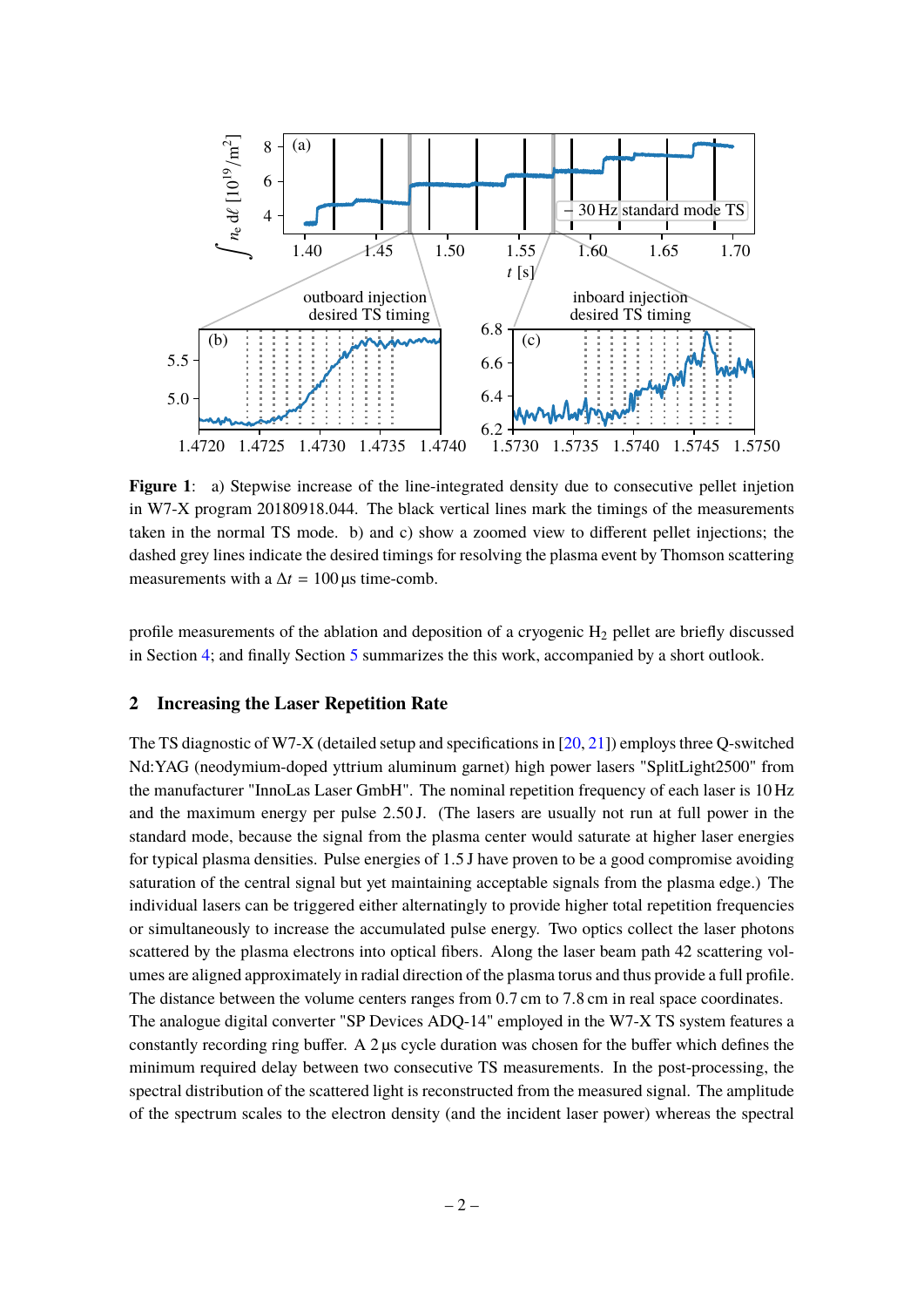blue shift and shape are employed to determine the electron temperature [\[16\]](#page-9-12).

Neodymium, which is employed in the W7-X TS lasers, provides an energetic four-level electron orbit system. The life time of its meta-stable  ${}^{4}F_{3/2}$  level is τ = 230 μs [\[22\]](#page-10-5). 200 μs flash lamp (FL) flashes are used in the SplitLight2500 lasers for optical pumping. The laser light is released from the Nd:YAG rod after applying a high voltage to the Pockels cell (PC) acting as Q-switch. The timing scheme of this process is shown in Figure [2a](#page-3-0)).

<span id="page-3-0"></span>

**Figure 2**: Timing scheme of the internal laser components (FL = flash lamp, PC = Pockels cell) for a) standard operation, b) double PC operation - The energy stored in the population inversion introduced by the FL flash is split into the two pulses extracted by two PC openings, resulting in halved energy per laser pulse., c) double FL operation - The laser base-repetition frequency is reduced from 10 Hz to 5 Hz, but the single FL cycle is replaced by two cycles. and d) combined double PC & double FL operation.

Two different ways to increase the repetition rate of the lasers were employed. The first option was to split the energy from a single FL flash (stored in the population inversion of the electrons in the lasing medium) into multiple laser pulses via multiple PC openings as depicted in Figure [2b](#page-3-0)). The amount of pulses generated by this method is only limited by the PC-response time. Nevertheless, increasing the number of pulses comes at the cost of lower individual pulse energies. This is an expensive trade off for additional measurements, because the intensity of the scattered light and thus the TS signal to noise ratio is proportional to the incident laser power. For this reason, in the diagnostic application no more than two PC openings per FL cycle were used. For the PC double pulse operation the lasers are run at full power which results in 1.25 J per pulse. To reach this energy, the maximum delay between double PC pulses within one FL cycle is approximately 166 µs limited by the population inversion lifetime and the flash lamp discharge duration.

The second option used to generate two consecutive laser pulses within a short time interval was the reduction of the base repetition frequency of the lasers by a factor of two, replacing the single FL cycle by two cycles as shown in Figure [2c](#page-3-0)). The average number of FL flashes and thus the heat load in the laser remains constant. The advantage of this method compared to the former one is the maintained pulse energy. Similar to the double PC operation, the time between two pulses is limited by the the duration of the FL discharges and the population inversion lifetime, but in the case of double FL operation, they define a lower limit. Too low temporal spacing would result in spontaneous laser emission during the second FL cycle. This phenomenon is not yet understood. A lowest possible time distance for double FL pulses was experimentally determined to be 330 µs. An upper limit of 5 ms for the double FL increment is set by the laser software rather than the physics and can be extended by the manufacturer on request. Higher number of multi FL pulses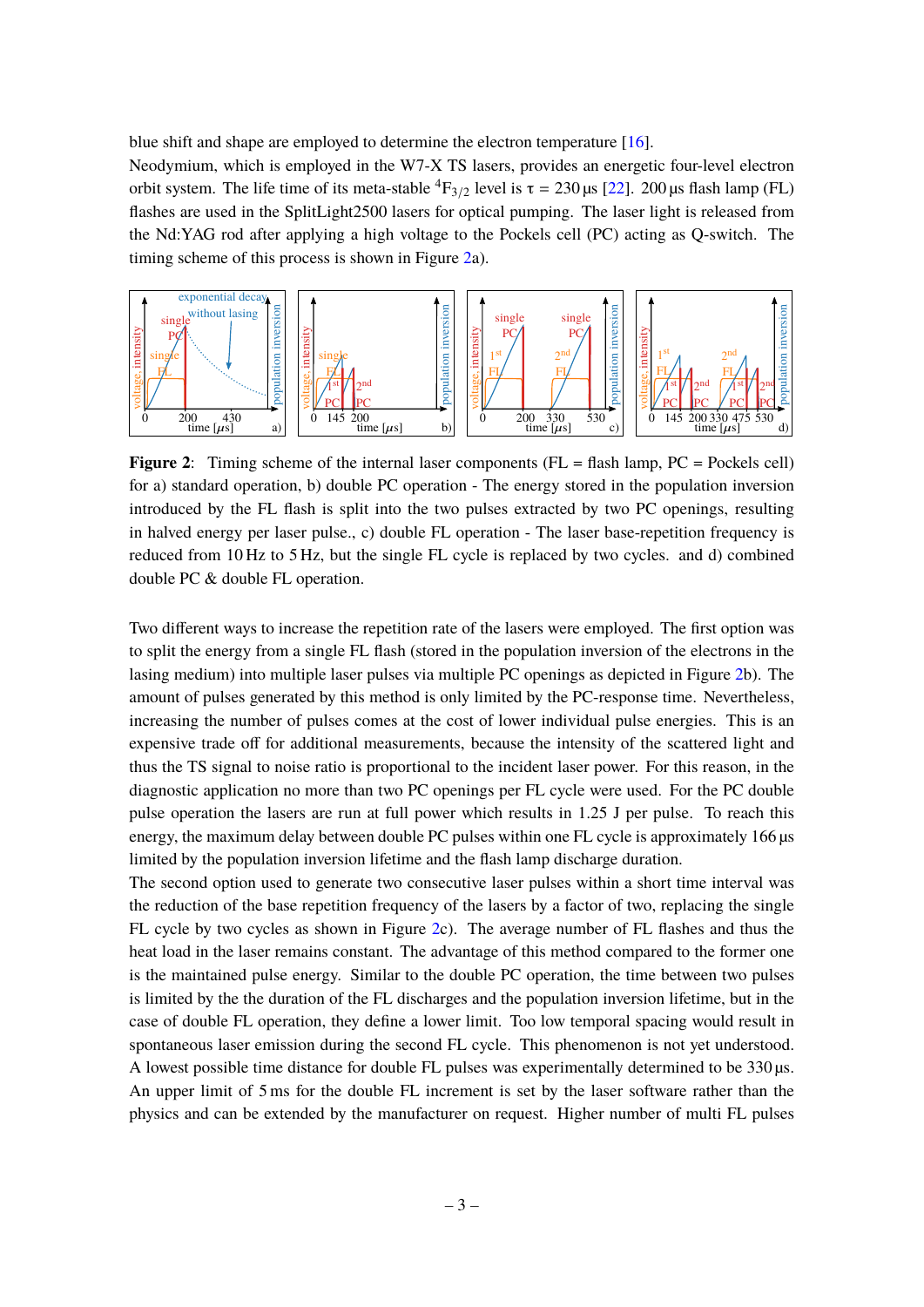at correspondingly lower base repetition frequencies are currently under investigation. The key limiting factors (in the order of precedence) are: i) the thermal load which introduces stress to the rods that could cause damage, ii) the change of the thermal lens which could introduce hot spots in the beam profile and iii) the reduced voltage in the capacitor banks of the FL which cannot be reloaded quick enough and thus lead to changing energies per laser pulse.

By combining the two introduced methods as shown in Figure [2d](#page-3-0)), a pulse train of four pulses emitted from one laser is possible. With the three available W7-X TS lasers, this pattern can be extended to a train of 12 pulses on a 5 Hz basis. The upper and lower restrictions by the FL pulse duration and population inversion allow for uniform increments of 55 − 166 µs for the 12 pulse burst mode. It thus can provide burst TS data in the  $6.\overline{6} - 18.\overline{18}$  kHz range for a duration of <sup>0</sup>.<sup>605</sup> <sup>−</sup> <sup>1</sup>.826 ms (i.e. the total duration of the selected burst) every 200 ms, corresponding to the 5 Hz laser base repetition frequency. Many other patterns of finite number consecutive laser pulses with wider or narrower temporal spacing are possible combining the double FL and the double PC operation mode, as well as non-burst modes and/or non-uniform timings. A large subset of the possible operation modes was experimentally qualified for safe operation with the W7-X TS setup and is summarized in Table [1.](#page-4-1) Bursts of  $3 - 12$  pulses with temporal spacing tune-able from 2  $\mu$ s to  $33.\overline{3}$  ms for different experimental requirements on a 5 Hz or 10 Hz basis are covered.

<span id="page-4-1"></span>**Table 1**: W7-X Thomson scattering "burst" operation modes. The 30 Hz standard operation mode is covered as well (3 pulses alternated with  $33.\overline{3}$  ms delay on a 10 Hz basis).

| laser operation      | standard                                    | double PC          | double FL                                | double PC & FL     |
|----------------------|---------------------------------------------|--------------------|------------------------------------------|--------------------|
| burst/event duration | $4 \,\mathrm{\upmu s} - 66.6 \,\mathrm{ms}$ | $10 - 750 \,\mu s$ | $0.55 - 25$ ms                           | $0.605 - 1.826$ ms |
| pulses per burst     | 3                                           | 6                  | $\mathsf{h}$                             | 12                 |
| temporal spacing     | $2 \mu s - 33.\overline{3} \text{ ms}$      | $2 - 150 \,\mu s$  | $110 \,\mathrm{\mu s} - 5 \,\mathrm{ms}$ | $55 - 166 \,\mu s$ |
| event sync.          | in preparation                              | in preparation     | yes                                      | yes                |
| energy per pulse     | $1.5 J$ (up to $2.5 J$ )                    | $1.25$ J           | $1.5 J$ (up to $2.5 J$ )                 | $1.25$ J           |
| base rep. frequency  | 10 Hz                                       | 10 Hz              | 5 Hz                                     | $5\,\mathrm{Hz}$   |

The energy monitor of the standard mode TS system only supports  $\approx 10$  Hz acquisition frequencies. Therefore, a 18 V biased Si-PIN diode of type "PDSIU500FC1D-W-0" (active area of  $500 \mu m^2$ ) from "PL-LD Inc." supporting readout frequencies of up to  $\approx 600$  MHz was added to the setup. It is employed for the energy correction of the density signal if the TS diagnostic is run in the burst mode.

### <span id="page-4-0"></span>**3 Realization of the Event Synchronization**

Employing the high repetition modes described in Section [2](#page-2-0) frequently occurring short events like ECCD crashes [\[23\]](#page-10-6) and precisely predictable short events (neutral beam [\[24\]](#page-10-7) and electron cyclotron resonance [\[25\]](#page-10-8) heating modulation and impurity laser blow-off [\[26\]](#page-10-9)) have been studied and will be published elsewhere. To study randomly occurring events or events suffering from a large jitter  $(H_2)$ pellet injection: up to 30 ms [\[13\]](#page-9-11)), the individual burst mode pulse trains must be synchronized to the event.

Although the base repetition frequency of the pulsed lasers in principle is fixed to 5 or 10 Hz, the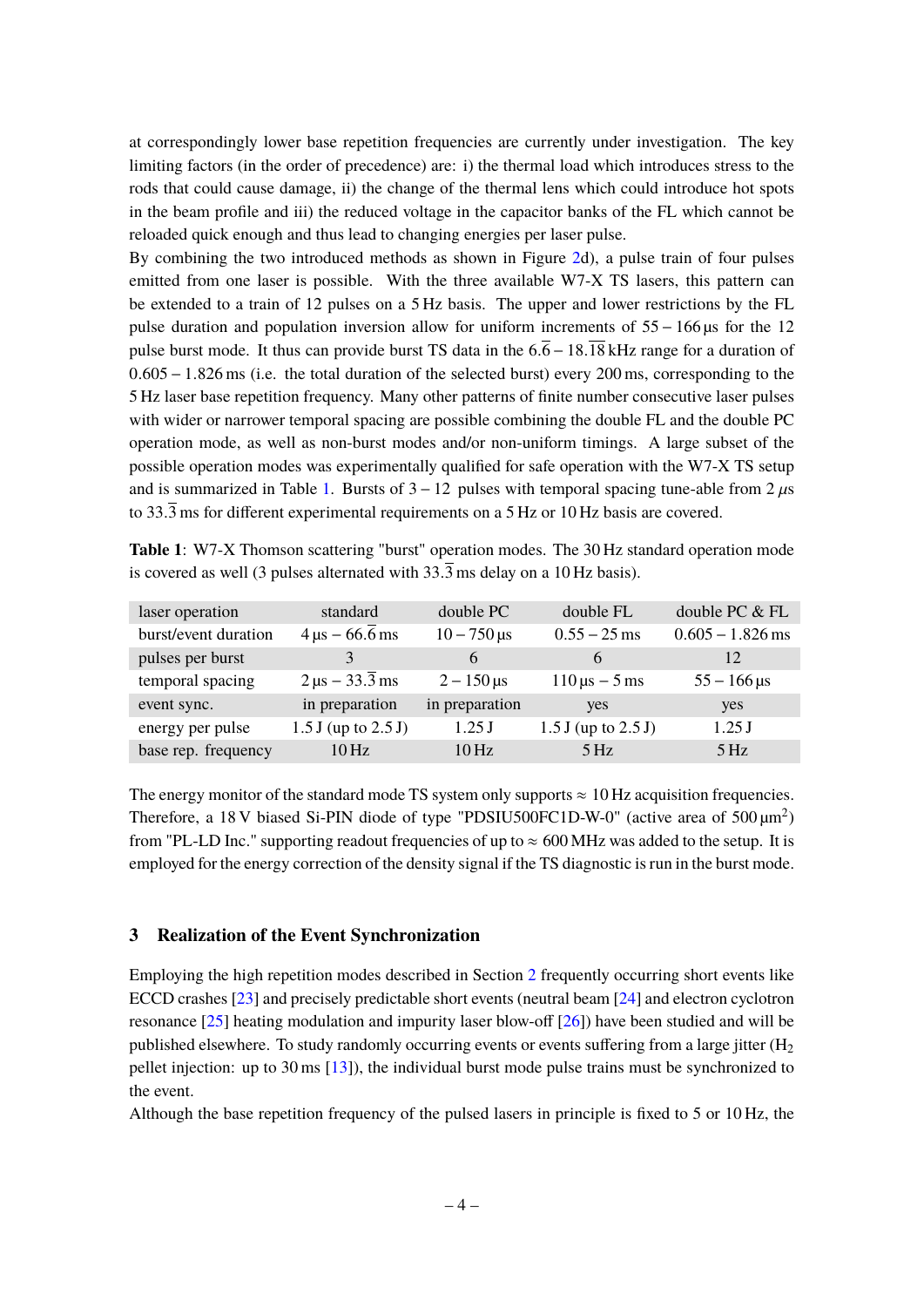slow nature of the thermal processes in the laser rods was exploited to make event synchronized lasing possible. The characteristic time for thermal changes in the SplitLight2500 laser rods  $\tau_{\text{thermal}} = r_{\text{rod}}^2 \rho c / 4 \kappa$  (Nd:YAG rod: radius  $r_{\text{rod}} = 6.5 \text{ - } 12 \text{ mm}$ , density  $\rho \approx 4.56 \times 10^6 \text{ g/m}^3$ , thermal<br>conductivity  $\mu_{\text{tot}} = 12.0 \text{ W/m}$  expects heat conseity e.g. 0.50 We (eV. 1271) lies in the gang conductivity  $\kappa \approx 12.9 \text{ W/mK}$ , specific heat capacity  $c \approx 0.59 \text{ Ws/gK}$  [\[27\]](#page-10-10)) lies in the range of seconds, as can be derived from the General Heat Equation [\[28\]](#page-10-11). This allows for non-uniformly distributed FL flashes below this thermal timescale, if the average base repetition frequency is maintained. For the W7-X TS lasers it was experimentally verified, that consecutive bursts can be triggered with time displacements alternating back and forth between 30 ms and 370 ms as compared to the constant 200 ms displacements for uniform 5 Hz operation. This finding allowed for the design of the W7-X TS event trigger logic which, together with a pulse generator:

- 1. provides a 5 Hz standard trigger,
- 2. blocks event triggers too close ( $\leq$  30 ms) to the standard trigger,
- 3. accepts event triggers in the safe interval and skips the next standard trigger after an event,
- 4. blocks multiple events in one acceptance interval (maintain average repetition frequency).

These constraints are visualized in Figure [3a](#page-5-0)) and the simplified technical implementation is shown in Figure [3b](#page-5-0)).

<span id="page-5-0"></span>

**Figure 3**: a) The four requirements to the W7-X TS event trigger logic: 1. Providing a 5 Hz standard trigger, 2. blocking event triggers too close to the standard trigger (orange background regions), but 3. accepting event triggers in the safe interval (blue background regions) and skipping the next standard trigger after an event, as well as 4. blocking multiple events in one acceptance interval (to maintain the average repetition frequency).

b) The simplified technical implementation of a) employing a hardware logic circuit. The maximum displacements or in other words the extends of the event trigger acceptance interval can be adjusted via the signal applied to channel (2), because the AND only allows an event from (3) to pass, if both inputs are at "high" level. The first monoflop/NAND-combination will block further event triggers until the next standard trigger from (1). The second set will block the next standard trigger after an event passed trough. Together, they maintain the average base repetition frequency of the laser.

The hardware setup was employed for a proof of principle in the last operational campaign. It allowed for displacements of the bursts alternating between 70 ms and 330 ms, which stayed safely within the verified 30 ms and 370 ms displacements. If no event occurred, the bursts were triggered automatically with 200 ms displacements (5 Hz) by it. A software implementation based on the Field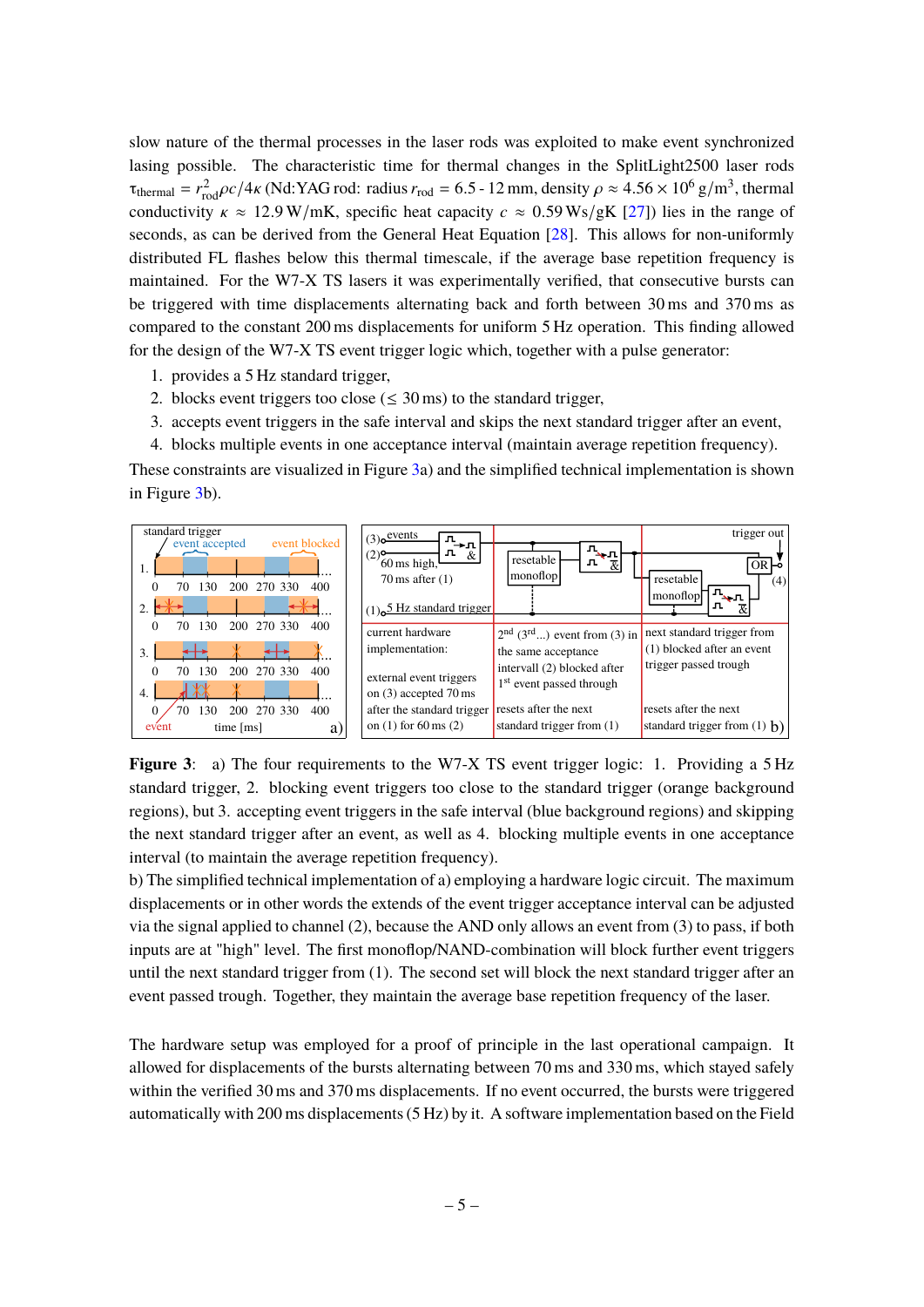Programmable Gate Array (FPGA) of the W7-X "Trigger-Time-Event-System" [\[29\]](#page-10-12) was developed recently to replace the hardware. It will allow for 10 Hz operation event synchronization (100 ms displacements on average) in addition to the current 5 Hz mode in the future and for switching between burst modes and the standard mode remotely.

Currently, the ablation radiation of TESPEL  $[30]$  and  $H_2$  pellets can be used as trigger signals which are transmitted to the setup via an optical fiber link. The cable transmission time and the internal electronics delay add up to about 8 µs. This integral delay is much shorter than the laser's FL pumping time of about 200 µs and therefore is negligible.

## <span id="page-6-0"></span>**4 A Possible Application: Cryogenic H**<sup>2</sup> **Pellet Injection**

The motivation for the developing the event synchronized high repetition mode for the W7-X TS was to understand the ablation and deposition physics mechanisms of cryogenic  $H_2$  fueling pellets [\[31\]](#page-10-14). The average duration of the pellet ablation is known from the ≈1 ms extent of the H<sub>α</sub> ablation emission originating from excited neutrals of the ablated pellet material. Since the blower-gun injector [\[32\]](#page-10-15) cannot provide precise control over the pellet velocity, the injection timing suffers from a jitter which is an order of magnitude larger than the ablation duration. This made an event synchronization necessary. To study the ablation and fast deposition phase of the pellet by a burst measurement, the 12 pulse burst mode with 100 us pulse-to-pulse increment covering a 1.1 ms interval was employed for most of the pellet injection experiments.

The ablation emission detected by a filterscope [\[33\]](#page-10-16) and the line-integrated density signal from the interferometry diagnostic [\[34\]](#page-10-17) were employed to verify the match of the burst TS measurement to an outboard side pellet injection into W7-X program 20180918.0[4](#page-6-1)6 as shown in Figure 4 (c.f. desired TS timings shown in Figure [1\)](#page-2-1).

<span id="page-6-1"></span>

**Figure 4**: Twelve time points (black dashed vertical lines) relating to a burst of event triggered TS data taken during the W7-X program 20180918.046 after an event trigger (red vertical solid line) at  $\approx$ 2.305 s. The comparison to the pellet H<sub>α</sub> ablation signal (orange) and the line-integrated density increase (blue) introduced by the pellet confirm a successful match of event and measurement.

As can be deduced from the figure, the TS measurement timing perfectly matches the plasma event and even extends beyond the line-integrated density step. This is intentional, because although the total plasma particle number does not increase anymore after complete ionization of the pellet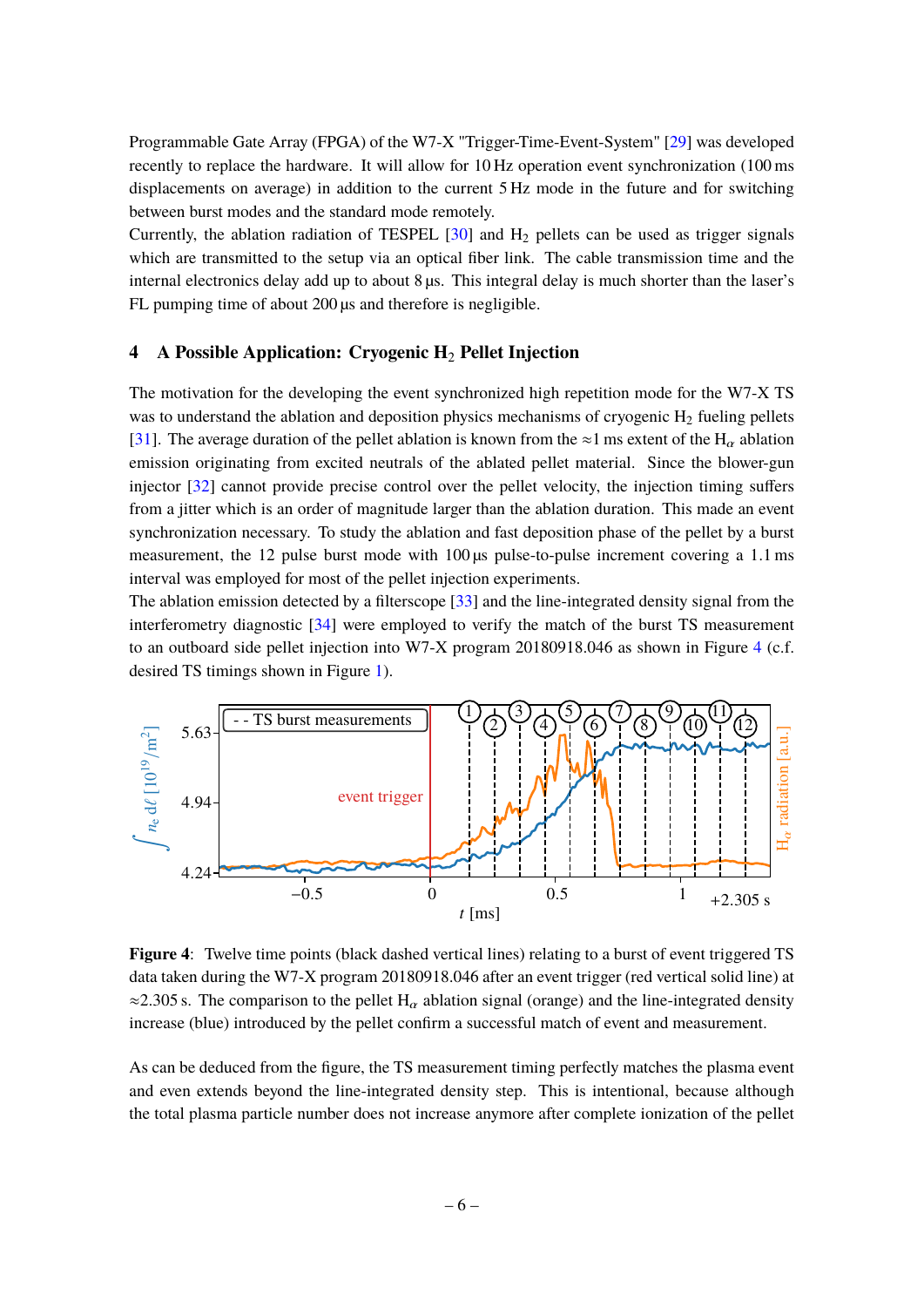material, redistribution effects e.g. due to particle transport are still observed in the radially resolved TS burst mode data shown in Figure [5.](#page-7-0)

<span id="page-7-0"></span>

Figure 5: The figure shows every other TS measurement (electron density blue dots, electron temperature red crosses) of the burst triggered to a  $H_2$  pellet injected from the outboard side of the torus in W7-X program 20180918.046 at  $\approx$  2.305 s as shown in Figure [4.](#page-6-1) A label in each sub-figure shows the timing of the measurement relative to the event trigger. The outboard and inboard side scattering volumes are mapped onto positive and negative effective radii respectively. The error bands relate to statistical  $2\sigma$  errors and dotted lines were added to guide the eye between the measurement points. The location of the last closed flux surface of the plasma is indicated by the dashed gray line and the horizontal solid blue line relates to the line averaged interferometry density (line-integrated signal normalized to the integration path). The injection direction and momentary penetration depth of the pellet are indicated by the black arrow (vanishes after complete ablation of the pellet); the orange area covers the region of the plasma in which pellet material was ablated. From the plasma edge inwards up until  $r_{\text{eff}} = 0.3$  m the density increases locally, when comparing density profile no. 1 with no. 7, 9 and 11. This indicates the local deposition of particles after the pellet ablation. The profile shape changes from a flat/convex shape to a slightly hollow one. The electron temperature drops locally, i.e. comparing temperature profile 1 and 7, aligned with the local density increase.

For the first time at W7-X these measurements resolved the temporal change of the density profile shape from flat/convex to hollow (symmetric density "wings" at  $r_{\text{eff}} \approx \pm 0.4$  m) after a cryogenic H<sub>2</sub> pellet injection on a 1 ms timescale. A temperature decrease can be identified, e.g. by comparing measurements 1 and 7, which is aligned with the local density increase.

The kinetic energy stored in the plasma electrons  $W_{\rm e}=\int p_{\rm e}dV\approx 300$  kJ, with  $p_{\rm e}$  being the electron pressure, stayed constant within the uncertainties of the measurement on the 1 ms timescale after injection of the pellet. The energy input from the electron cyclotron resonance heating in the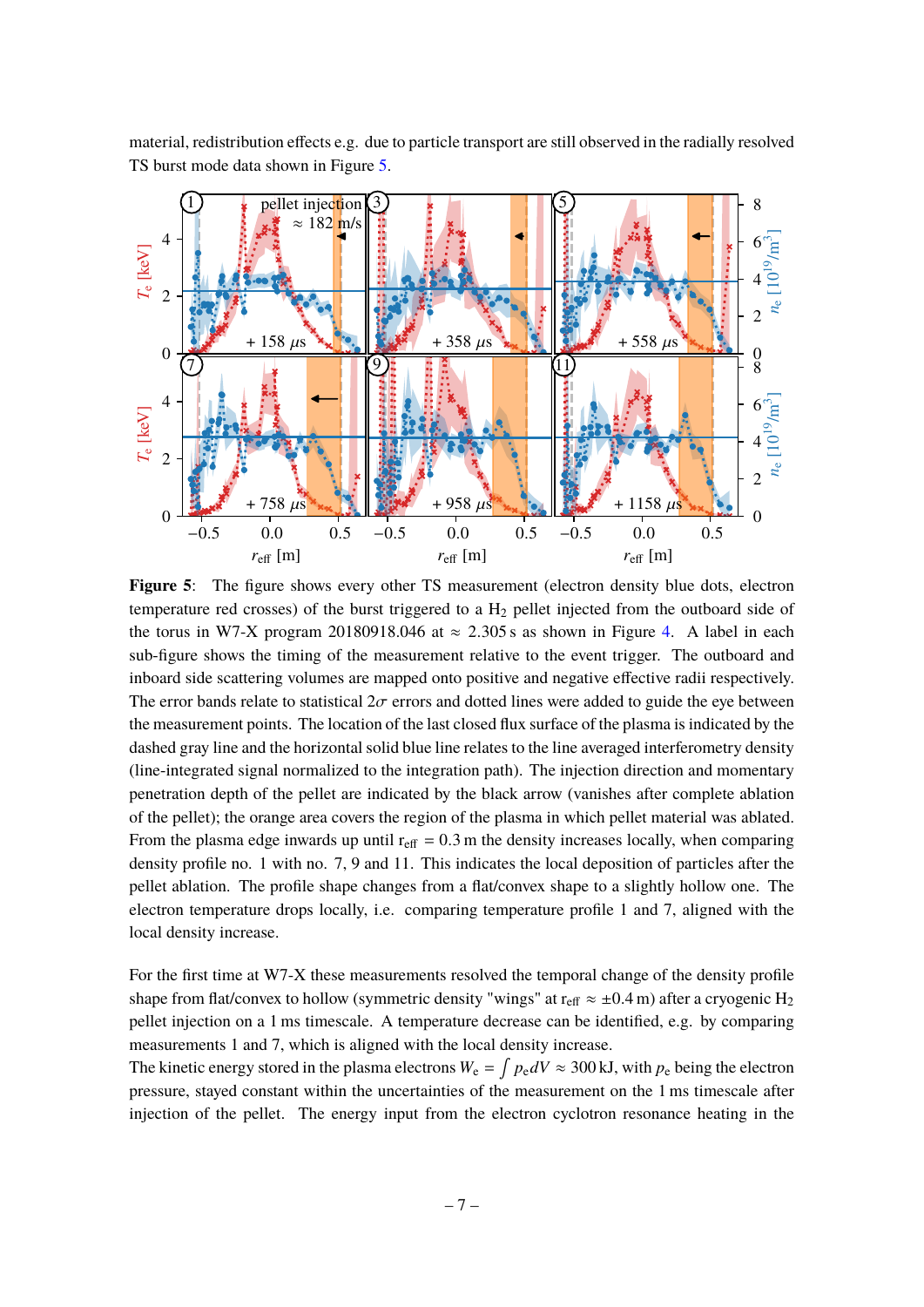same time interval  $(3.2 \text{ kJ})$  was smaller than the uncertainties of the  $W_e$  measurement and therefore negligible. Moreover, the analyzed timescale is much shorter than the expected transport timescales for the given type of plasma. Accordingly, the analyzed process must be adiabatic, as supported by the data, which in turn confirmed the validity of the measurement.

Due to a misalignment of the TS laser beams with respect to the calibration measurement in the last campaign, absolute calibration factors for the density data are not available. Instead, the TS line integral was set to the value gained by the interferometry diagnostic which shares the TS laser line of sight.

#### <span id="page-8-0"></span>**5 Summary and Outlook**

A flexible trigger system and a short-duration high repetition frequency mode was introduced to the Wendelstein 7-X Thomson scattering diagnostic. It can be employed to match individual experimental requirements, in addition to the 30 Hz standard mode. The new mode features short sequences of laser pulse with flexible pulse-to-pulse temporal spacing. It was implemented using specific double Pockels cell and double flash lamp operation modes of commercially available Nd:YAG lasers cycled with 5 or 10 Hz. Additionally, a trigger system was developed to allow for safely firing the TS lasers with a certain variability sustaining the average laser repetition frequency. It is able to match the burst of TS measurements to short transient plasma events. If no event occurs, it triggers the TS lasers uniformly. Both upgrades were introduced without major changes to the W7-X TS diagnostic which now allows for time resolved electron density and temperature profile studies of short-lived predictable and unpredictable plasma events. As an example, a burst measurement of an outboard side cryogenic  $H_2$  pellet injection was shown. The successful temporal match of event and measurement was demonstrated and transient electron density and temperature changes introduced by the plasma event were detected.

In-depth analysis of the now accessible physics like pellet penetration and localized deposition studies, particle transport and gradient evolution or inboard-outboard injection profile comparisons is work in progress. Once the trigger timer event system becomes fully available for the post-2020 experimental campaigns, more unpredictable events can easily be added as triggers. Together with the software version of the event trigger logic available in the near future the TS diagnostic can be employed to record almost any plasma event of interest. A multi-sigthline interferometer [\[35\]](#page-10-18) is planned to be added to W7-X. It will observe the plasma at a different toroidal location than the TS diagnostic. Inverted fast sampled density profiles from this diagnostic can be compared to the the burst mode measurements. The combination of the two diagnostics will be a unique system to study toroidal features of short plasma events.

## **Acknowledgments**

The authors would like to thank the InnoLas Laser GmbH for the support exploring the capabilities of the laser system beyond the standard operation mode.

This work has been carried out within the framework of the EUROfusion Consortium and has received funding from the Euratom research and training programme 2014-2018 and 2019-2020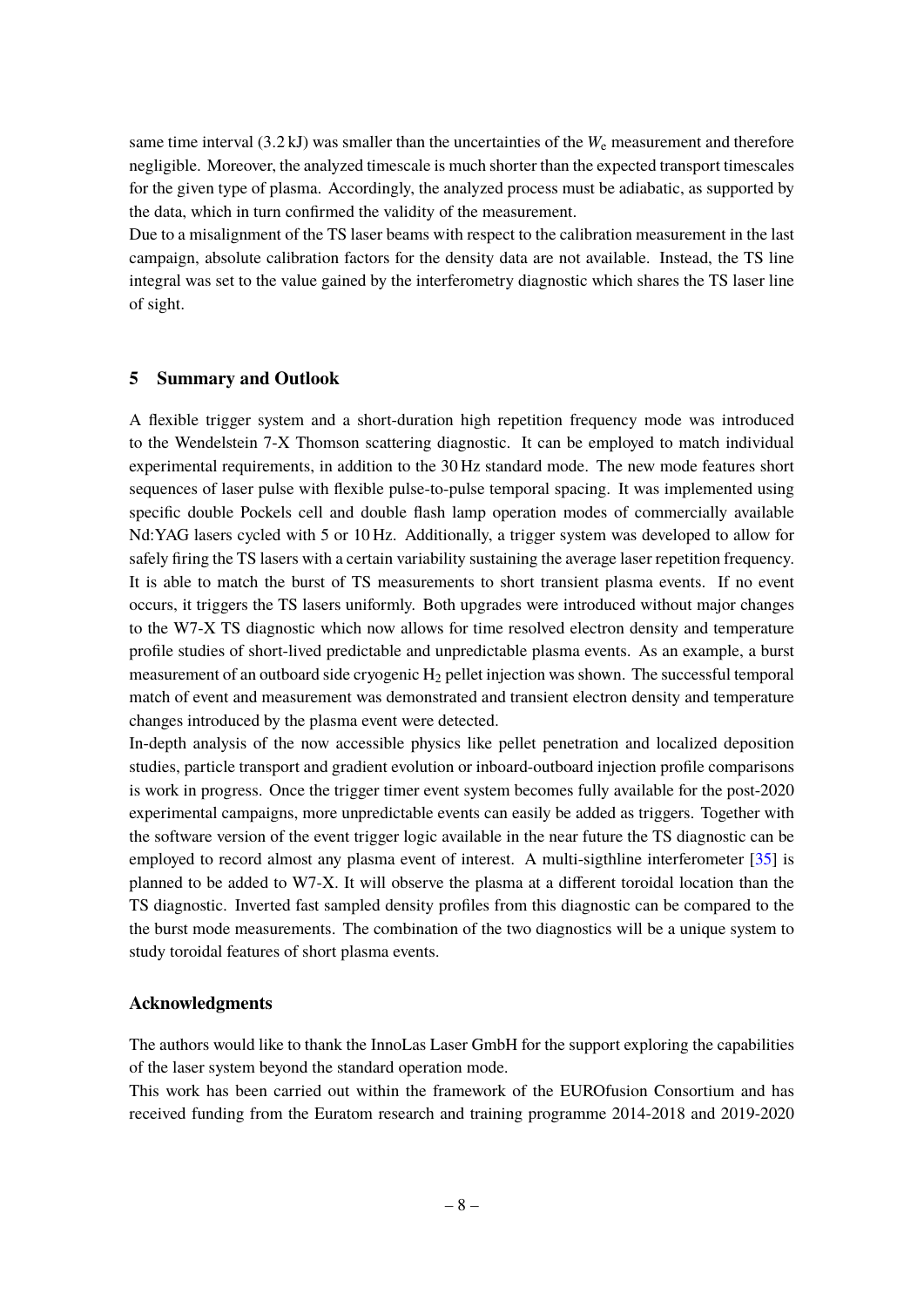under grant agreement number 633053. The views and opinions expressed herein do not necessarily reflect those of the European Commission.

Note added. The data analysis and processing codes used for this paper can be found in [git.](git.ipp-hgw.mpg.de/hdamm/papers) [ipp-hgw.mpg.de/hdamm/papers](git.ipp-hgw.mpg.de/hdamm/papers) - git commit 568080b63c758f88fa64145c72afd2739632ac9c and [git.ipp-hgw.mpg.de/hdamm/ts\\_archive\\_2\\_profiles](git.ipp-hgw.mpg.de/hdamm/ts_archive_2_profiles) - git commit 8079f1aab7f3bcaf70f6e66ba1d502a6b1336785.

## **References**

- <span id="page-9-0"></span>[1] G. Grieger et al., *Physics studies for helical-axis advanced stellarators*, inis.iaea.org/collection/NCLCollectionStore/\_Public/21/008/21008733.pdf, *Plasma Phys. Control. Fusion* **2** (1988) 369-387.
- <span id="page-9-1"></span>[2] L. Spitzer jr., *The Stellarator Concept*, doi.org/10.1063/1.1705883, *Phys. Fluids* **1** (1958) 253.
- <span id="page-9-2"></span>[3] J. Nührenberg et al., *Stable stellarators with medium* β *and aspect ratio*, doi.org/10.1016/0375-9601(86)90539-6, *Phys. Lett. A* **114** (1986) 129.
- <span id="page-9-3"></span>[4] W. Lotz et al., *Optimization, MHD mode and alpha particle confinement behaviour of helias equilibria*, inis.iaea.org/collection/NCLCollectionStore/\_Public/22/082/22082081.pdf, *International Atomic Energy Agency (IAEA): IAEA* (1991) 603-611.
- [5] G. Grieger et al., *Modular Stellarator Reactors and Plans for Wendelstein 7-X*, doi.org/10.13182/FST92-A29977, *Fusion Sci. Technol.* **21** (1992) 1767-1778.
- <span id="page-9-4"></span>[6] G. Grieger et al., *Physics optimization of stellarators*, doi.org/10.1063/1.860481, *Phys. Fluids B: Plasma Physics* **4** (1992) 2081-2091.
- <span id="page-9-5"></span>[7] T. Klinger et al., *Performance and properties of the first plasmas of Wendelstein 7-X*, doi.org/10.1088/0741-3335/59/1/014018, *Plasma Phys. Control. Fusion* **59** (2017) 014018.
- [8] T.S. Pedersen et al., *Key results from the first plasma operation phase and outlook for future performance in Wendelstein 7-X*, doi.org/10.1063/1.4983629, *Phys. Plasmas* **24** (2017) 055503.
- [9] R.C. Wolf et al., *Major results from the first plasma campaign of the Wendelstein 7-X stellarator*, doi.org/10.1088/1741-4326/aa770d, *Nucl. Fusion* **57** (2017) 102020.
- <span id="page-9-6"></span>[10] A. Dinklage et al., *Magnetic configuration effects on the Wendelstein 7-X stellarator*, doi.org/10.1038/s41567-018-0141-9, *Nat. Physics* **14** (2018) 855–860.
- <span id="page-9-7"></span>[11] T.S. Pedersen et al., *First results from divertor operation in Wendelstein 7-X*, doi.org/10.1088/1361-6587/aaec25, *Plasma Phys. Control. Fusion* **61** (2019) 014035.
- <span id="page-9-8"></span>[12] T. Klinger et al., *Overview of first Wendelstein 7-X high-performance operation*, doi.org/10.1088/1741-4326/ab03a7, *Nucl. Fusion* (2019).
- <span id="page-9-11"></span>[13] J. Baldzuhn et al., *Pellet fueling experiments in Wendelstein 7-X*, doi.org/10.1088/1361-6587/ab3567, *Plasma Phys. Control. Fusion*, (2019).
- <span id="page-9-9"></span>[14] C.D. Beidler et al., *(Expected difficulties with) density-profile control in W7-X high-performance plasmas*, orcid.org/0000-0002-4395-239X, *Plasma Phys. Control. Fusion* **60** (2018) 105008.
- <span id="page-9-10"></span>[15] A. Dinklage et al., *The effect of transient density profile shaping on transport in large stellarators and heliotrons*, doi.org/10.1088/1741-4326/aa6775, *Nucl. Fusion* **57** (2017) 066016.
- <span id="page-9-12"></span>[16] I. Hutchinson, *Principles of Plasma Diagnostics*, *Cambridge University Press* (1987), 273.